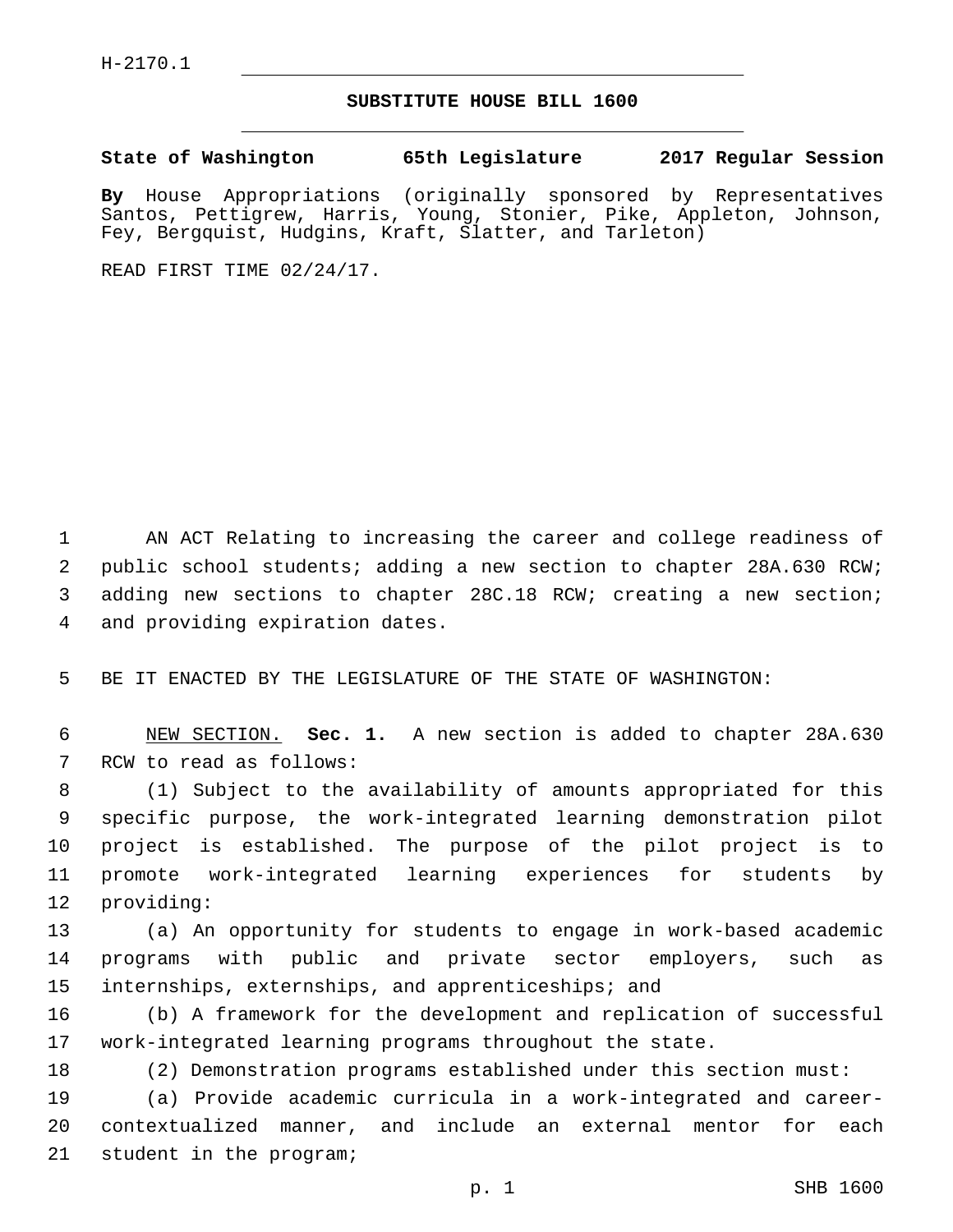(b) Be developed by the participating school district or school in collaboration with students and parents or guardians, local employers, community members, and the office of the superintendent of public instruction;4

 (c) Reflect local circumstances, including local industries, 6 employers, and labor markets;

 (d) Comply with the twenty-four credit graduation requirements 8 established by the state board of education; and

 (e) Be integrated into the high school and beyond plan policies and practices of the districts in which the selected schools are 11 located.

 (3) The office of the superintendent of public instruction and the advisory committee created in section 2 of this act, in accordance with an application process developed by the office and the advisory committee, shall jointly select at least three but not more than four high schools to develop work-integrated learning project programs. Of the selected schools, at least one must be from a county located east of the crest of the Cascade mountains, at least one must be from a county located west of the crest of the Cascade mountains that has fewer than six hundred thousand residents, and at least one must be from a county with more than one million five 22 hundred thousand residents.

 (4) The schools selected to develop and implement programs under this section must, after the conclusion of their programs, agree to serve as resources and examples to other schools of how to provide work-integrated learning through internship, externship, and apprenticeship programs through the provision of technical and other 28 assistance.

 (5) By August 1, 2019, and August 1, 2020, schools selected to participate under subsection (3) of this section shall submit to the office of the superintendent of public instruction, the workforce training and education coordinating board, and the advisory committee created in section 2 of this act, an interim and end-of-project report, respectively, that includes numeric and other data summarizing the effects of their work-integrated learning project programs on high school graduation rates, state test scores, and community partnerships, including partnerships with local employers and industries. In complying with this subsection, schools shall also provide other data and information as requested by the workforce training and education coordinating board and the office of the

p. 2 SHB 1600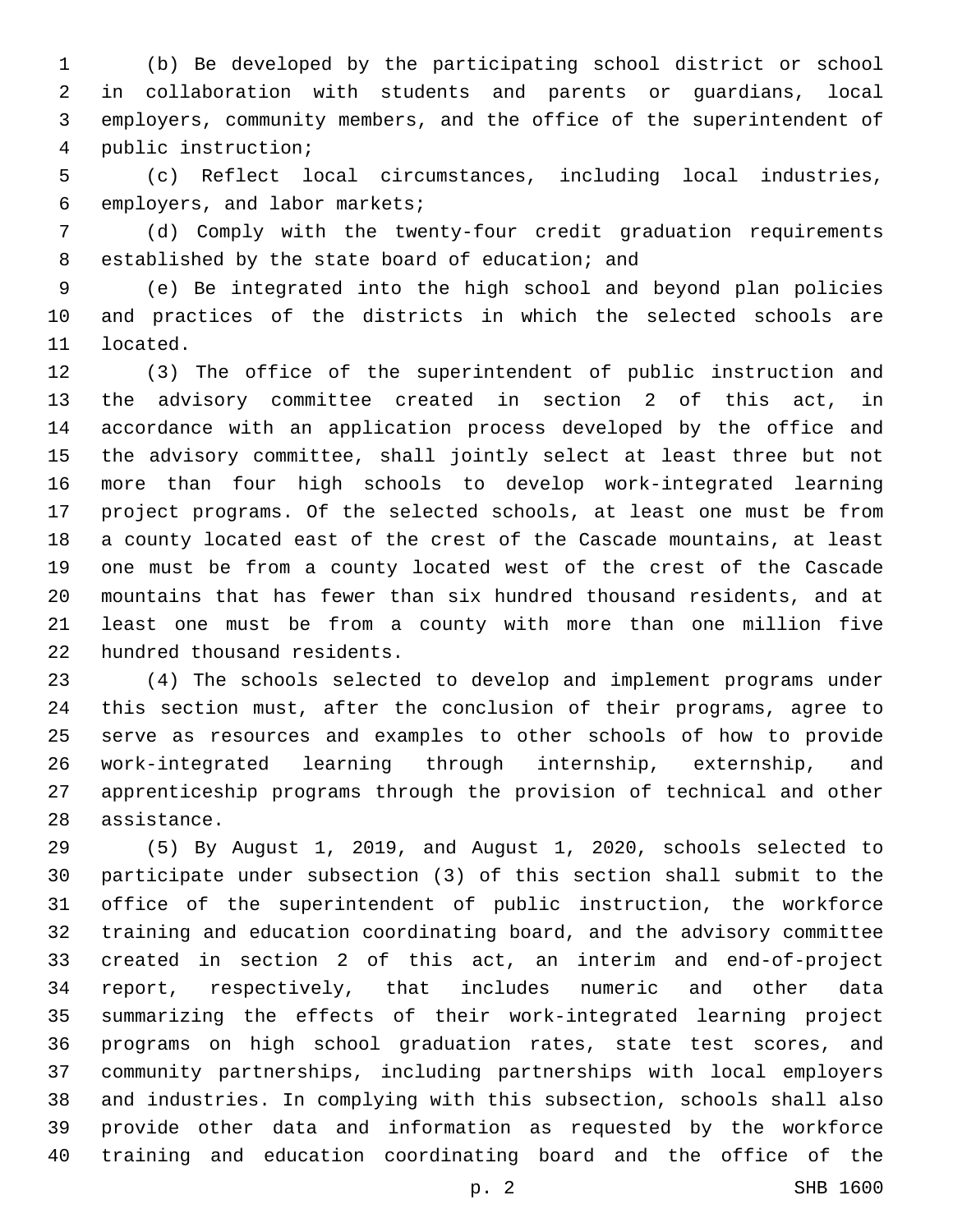superintendent of public instruction in accordance with section 3 of 2 this act.

(6) This section expires September 1, 2021.3

 NEW SECTION. **Sec. 2.** A new section is added to chapter 28C.18 5 RCW to read as follows:

 (1) Subject to the availability of amounts appropriated for this specific purpose, the board shall convene a work-integrated learning advisory committee to provide advice to the legislature and the education and workforce sectors on creating opportunities for students to: Explore and understand a wide range of career-related 11 opportunities through applied learning; engage with industry mentors; 12 and plan for career and college success.

13 (2) The committee shall:

 (a) In accordance with section 1(3) of this act, assist the office of the superintendent of public instruction in the development of an application process and the selection of high schools to participate in the pilot project established in section 1 of this 18 act;

 (b) Advise the superintendent of public instruction and the board on the development and implementation of work-integrated 21 instructional programs;

 (c) Review the instructional programs of schools selected to develop and implement work-integrated learning project programs under 24 section 1 of this act;

 (d) Analyze barriers to statewide adoption of work-integrated and 26 career-related learning opportunities and instructional programs;

 (e) Recommend policies to implement work-integrated and career- related strategies that increase college and career readiness of students statewide. Policies recommended under this subsection (2)(e) may include, but are not limited to, policies related to the completion of remedial courses required by colleges and universities; and

 (f) Consult with individuals from the public and private sectors with expertise in career and technical education and work-integrated training, including representatives of labor unions, professional technical organizations, and business and industry.

 (3) The committee must, at a minimum, be composed of the 38 following members: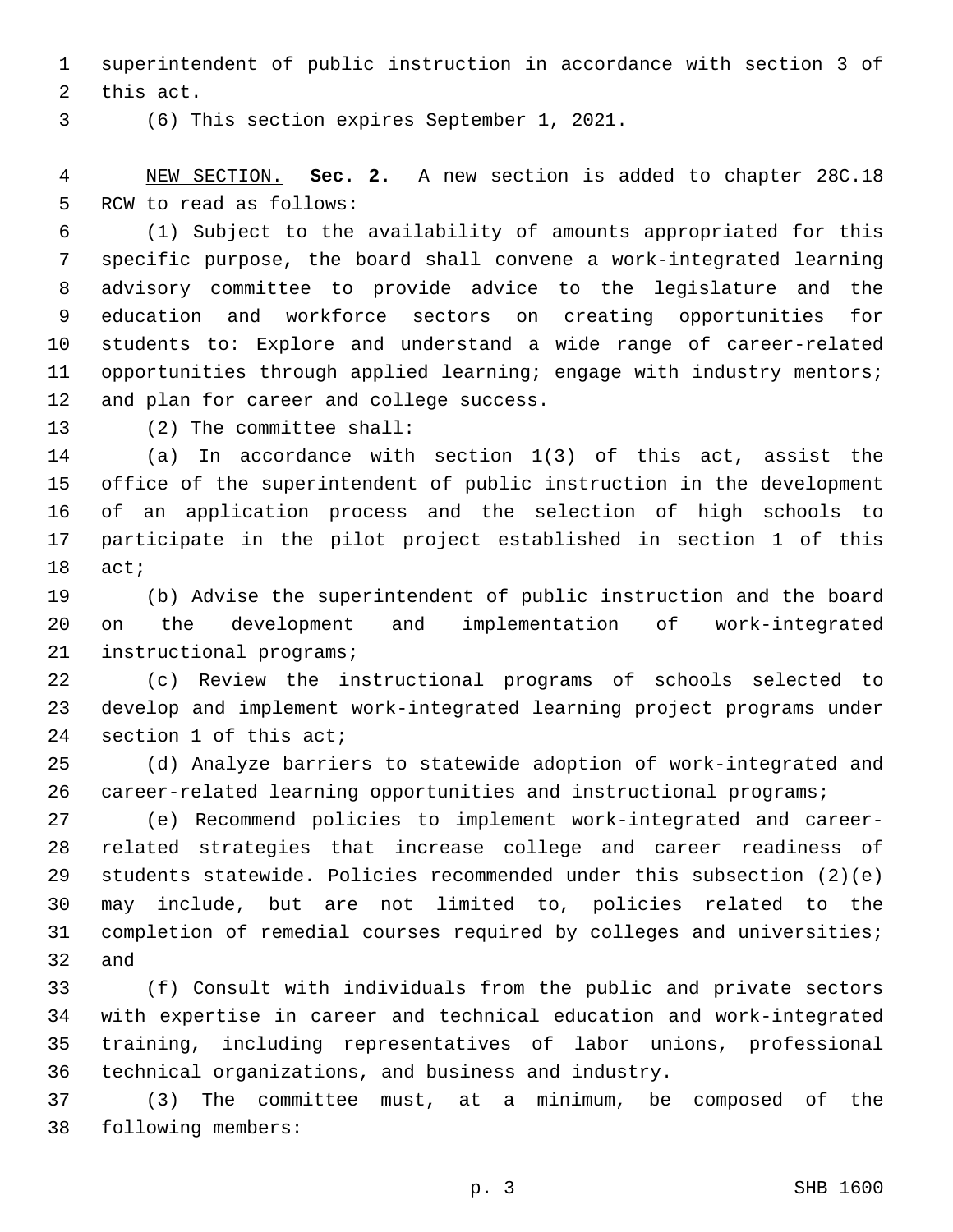(a) One member from each of the two largest caucuses of the senate, appointed by the majority and minority leaders of the senate;

 (b) One member from each of the two largest caucuses of the house of representatives, appointed by the speaker of the house of 5 representatives;

 (c) The superintendent of public instruction or the 7 superintendent's designee;

 (d) One educator representing the K-12 career and technical education sector, appointed by the superintendent of public instruction, as determined from recommendations of the association 11 for career and technical education;

 (e) One school counselor appointed by the superintendent of public instruction, as determined from recommendations of the school 14 counselor association;

 (f) One educator representing the community and technical colleges, appointed by the state board for community and technical 17 colleges;

 (g) One member of the governor's office specializing in career and technical education and workforce needs, appointed by the 20 governor;

 (h) One member of the workforce training and education 22 coordinating board;

 (i) One or more members from employers representing manufacturing 24 and industry, as determined by the committee; and

 (j) Other members with specialized expertise, as determined by 26 the committee.

 (4) The chair or cochairs of the committee must be selected by 28 the members of the committee.

 (5) Staff support for the committee must be provided by the board.30

 (6) The committee shall report its findings and recommendations to the superintendent of public instruction, the state board for community and technical colleges, the state board of education, and, in accordance with RCW 43.01.036, the education committees and economic development committees of the house of representatives and 36 the senate by July 1, 2021.

37 (7) This section expires September 1, 2021.

 NEW SECTION. **Sec. 3.** A new section is added to chapter 28C.18 39 RCW to read as follows: